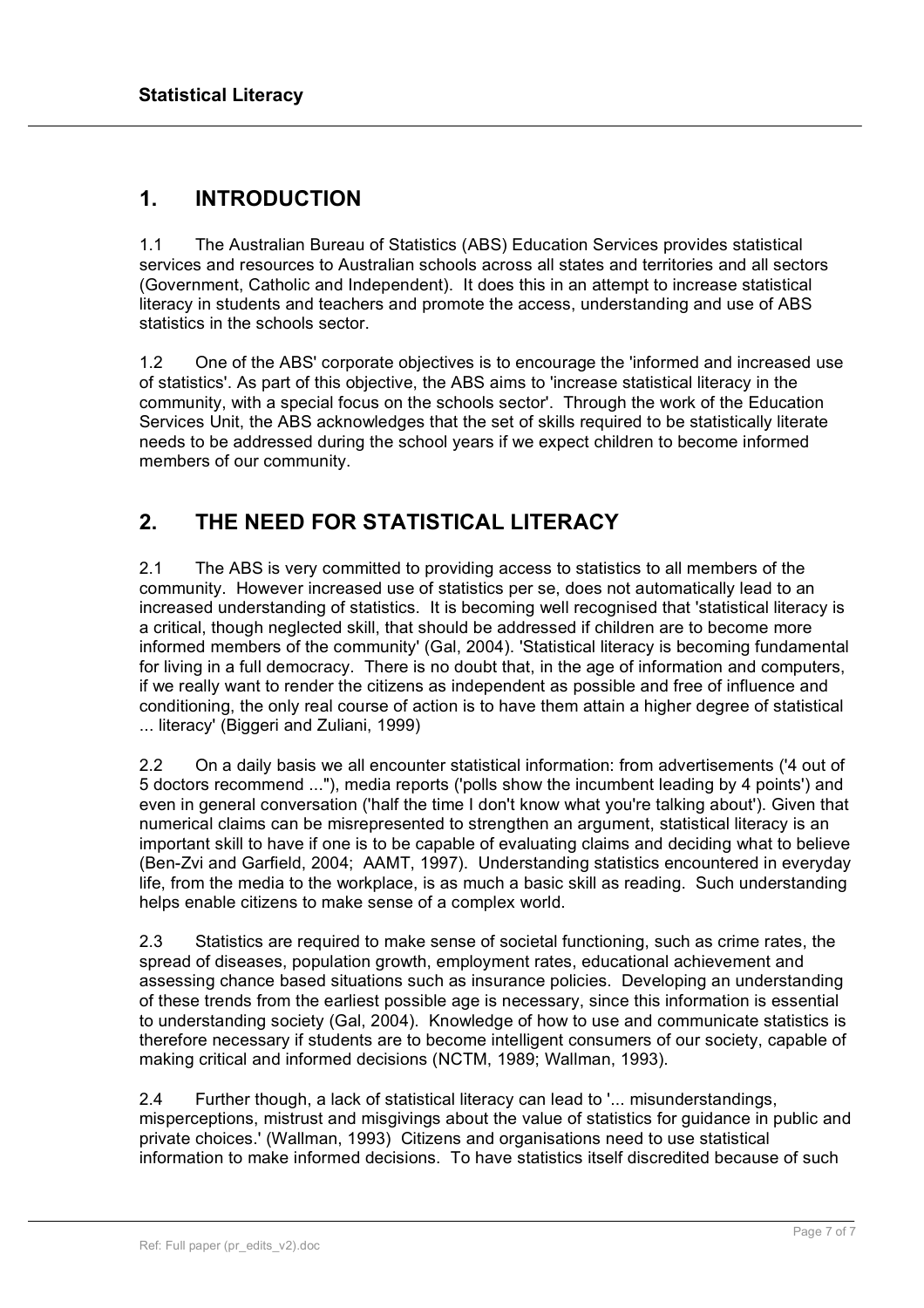misunderstandings and mistrust makes sound decision making at all levels that much more difficult.

2.5 Data and information are becoming increasingly important assets in many industries where statisticians are essential for proper design, collection, analysis and interpretation of statistical information. More statistically literate students may also lead to more who want to study statistics further. The ABS and other organisations that rely on statisticians are concerned about the future availability of such graduates.

2.6 Statistics is currently taught in a fragmented fashion in Australian schools and typically by teachers with little of no formal education in, or proper appreciation of the subject. Teachers also need to understand statistical subject matter at a depth greater than the content they need to teach if they are to feel confident in teaching statistics (Ben-Zvi & Garfield, 2004)

# **3. STATISTICAL LITERACY AND ABS CORPORATE OBJECTIVES**

3.1 The ABS' Mission Statement underpins the ABS work program and clearly addresses the place of statistical literacy:

We assist and encourage informed decision-making, research and discussion by leading a high quality, objective and responsive national statistical service.

3.2 Measures taken to build a statistically literate society directly support the key ABS objective 'informed and increased use of statistics'. It is largely through the NESU that ABS statistics and information about statistics, are made accessible and understandable to teachers and students. Encouraging appropriate and valid use of statistics by students in the classroom will foster a deeper understanding and appreciation of statistics later in life.

- 3.3 Strategies that ABS Education Services currently uses to achieve these goals include:
	- increasing the visibility of ABS statistics to teachers across all curriculum areas
	- providing information on how to use ABS statistics
	- developing resources for teachers using ABS statistics
	- improving processes that allow teachers to manipulate ABS data in order to create their own solutions and better understand statistical processes
	- providing the mechanisms of 'self help' for users to access and analyse ABS data;
	- placing a special focus on improving statistical literacy in the school sector
	- providing specific large scale programs for teachers, such as Census@School.

3.4 The Education Services Unit is already active in promoting access to, and the understanding and use of ABS statistics in the schools sector. Resources for the schools sector have included some ambitious and highly regarded products including the A Tale of Two Worlds CD ROM and the CensusAtSchool web resource. In August 2006, the ABS announced the collaborative StatSmart project, partly funded by the Australian Research Council to investigate statistical literacy in the classroom. As a leading statistical organisation, the ABS considers it important to share with teachers its expertise in the development and promotion of best practice statistical processes.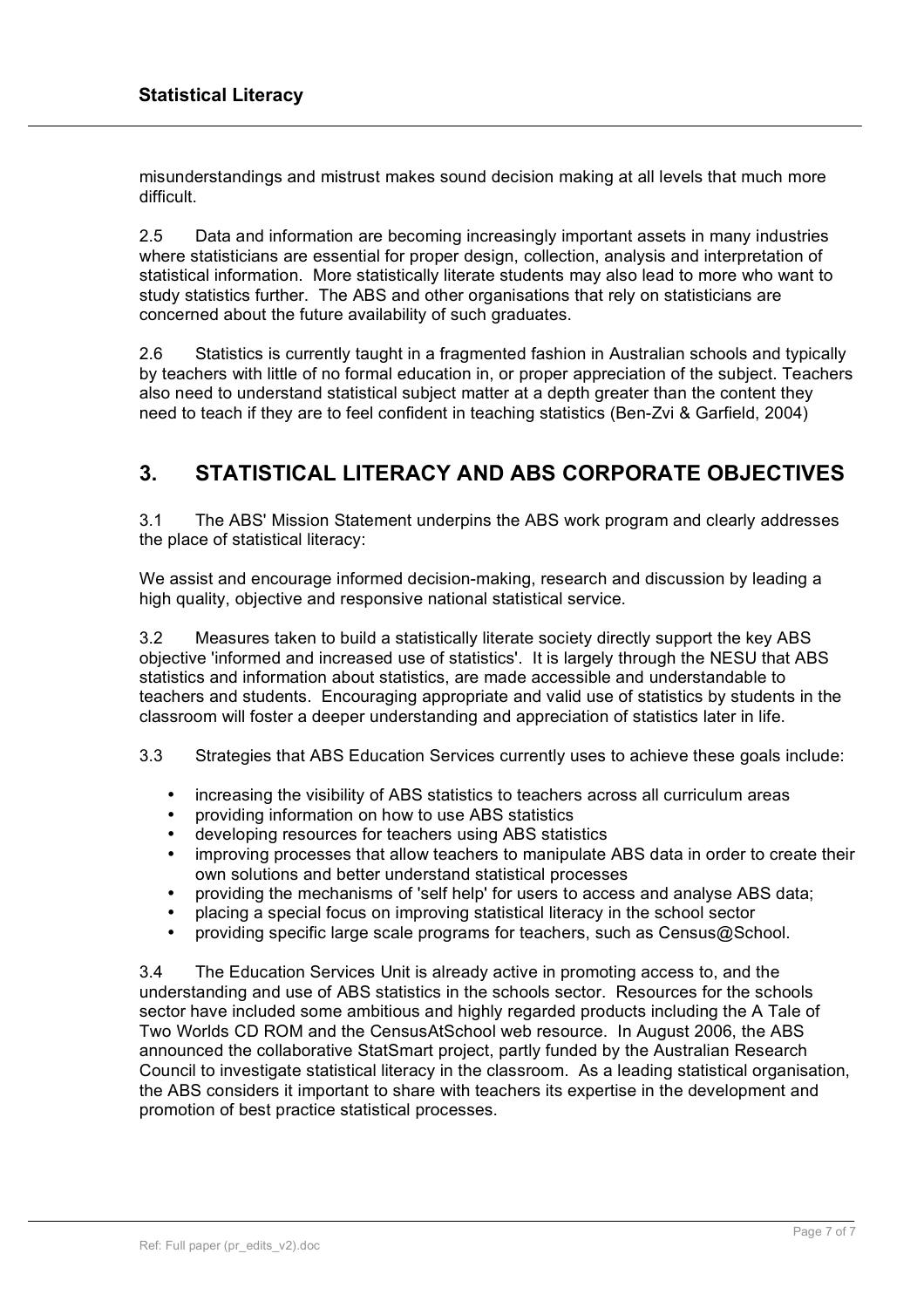## **4. DEFINING AND ACHIEVING STATISTICAL LITERACY**

4.1 Statistical literacy is a term that has yet to be definitely defined. Broad, generic definitions such as that of Dennis Trewin: '...the ability to understand, interpret and evaluate statistical information...' (Trewin, 2005) or Katherine Wallman: '... the ability to understand and critically evaluate statistical results that permeate our daily lives - coupled with the ability to appreciate the contributions that statistical thinking can make in public and private, professional and personal decisions' (Wallman, 1993) are useful statements. However they do not help delineate concepts, skills and competencies that are useful in classrooms, nor to ascertain levels of statistical literacy.

4.2 Some researchers have made the distinction between statistical literacy, statistical reasoning and statistical thinking (eg Chance, 2002; Ben-Zvi and Garfield, 2004). Yet others distinguish between statistical literacy and statistical competency (Rumsey, 2002). There is general agreement though that statistical literacy involves information that is communicated through text, graphical and tabular displays and through numbers and symbols. Increasingly information is also displayed through mapping. For someone to be considered statistically literate they need to be comfortable and competent with all these forms.

4.3 According to Milo Schield (2004), statistical literacy is 'typically more about words than numbers, more about evidence than about formulas' (p 9). Statistical literacy is more a liberal art than a mathematical science. Data and statistical reasoning are more important than mathematical recipes (Biggeri and Zuliani, 1999). Watson and Kelly (2003) also highlight this point: 'Statistics requires the basic understanding of statistical concepts ... whereas literacy requires the ability to express that understanding in words, not in mathematical formulas'.

4.4 The need to improve statistical literacy has been discussed by the International Statistical Institute which has established the International Statistical Literacy Project. Although much is said about the need for a statistically literate society, acceptable levels and methods for achieving this at the school level are rarely addressed. Certainly however, the term 'literate' suggest a minimal set of 'basic skills'. Further there are different levels of basic statistical skills across the education sector: primary school students for example would not be expected to have the same skills as secondary

students and beginning secondary students would not be expected to have the same skills as those completing their secondary education. All these issues need to be addressed.

4.5 In the debates around statistical literacy, there are several concepts that are common to all definitions. These fall into four key areas that consistently appear in some form or other in definitions of statistical literacy. These are outlined below and could be considered in a practical manner as 'criteria' to be addressed if students are to become 'statistically literate'. Skills for each criterion have been classified into basic, intermediate and advanced which broadly speaking translates as primary, junior secondary and senior secondary levels (see Appendix 1). Statistically literate adults need all of the skills classified under 'advanced'.

### **Criterion 1: Data awareness.**

It is important that the data used for a particular study is suited to the investigation in which it is being used. One needs to have an awareness of data sources, associated metadata, data availability and data accessibility when examining statistical claims. It is also important to understand that statistics is contextual.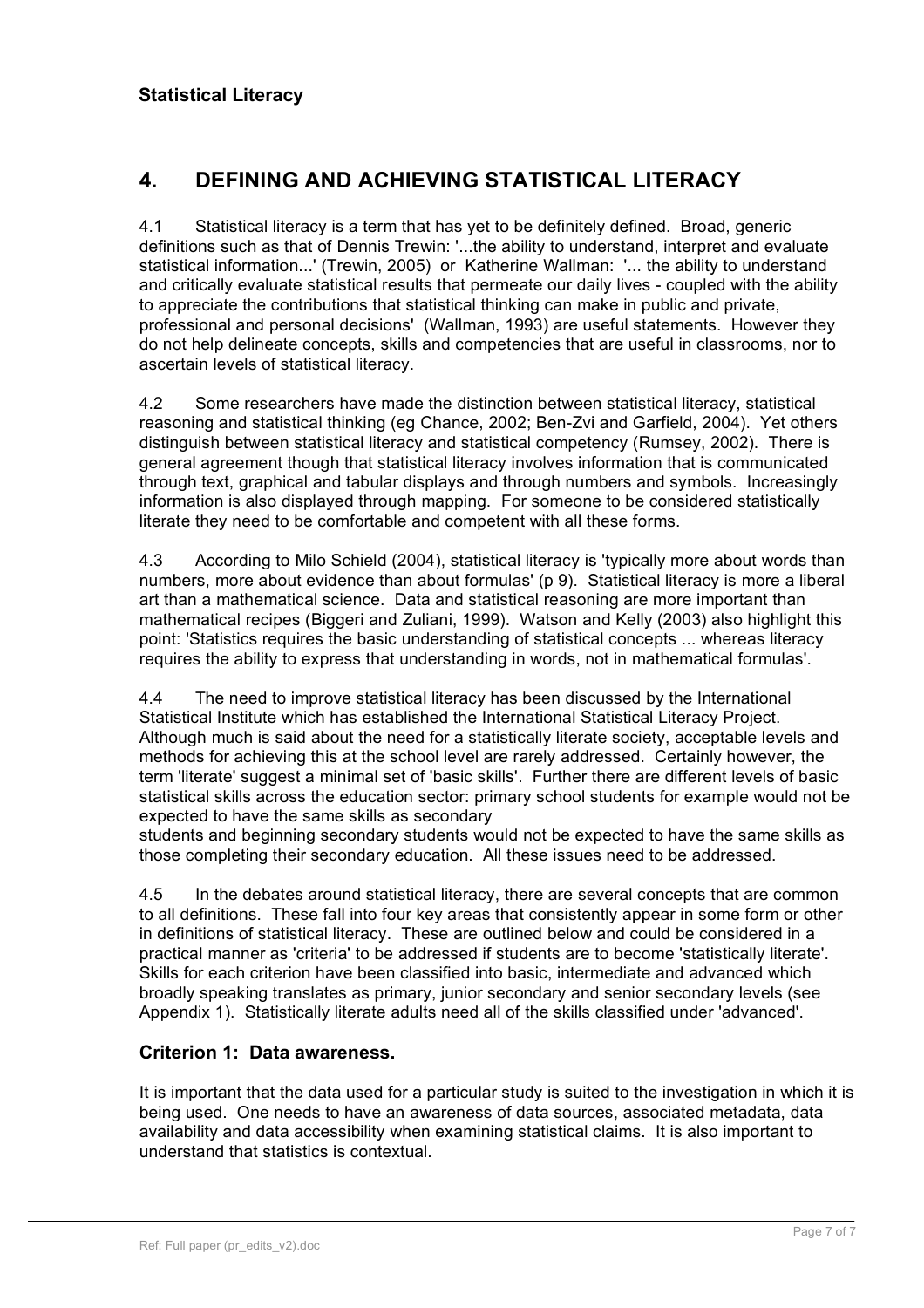### **Criterion 2: The ability to understand statistical concepts.**

Rumsey (2002), Watson (2005), Wallman (1993), Garfield (1999) and Ben-Zvi & Garfield (2004) all suggest the need to understand basic statistical concepts and terminology, including statistical symbols. However they (and others) also point out that understanding statistical concepts is not the same as understanding the mechanics of statistics (eg plugging numbers into the correct formula). Understanding statistical concepts requires the ability to read and use tools such as percentage, ratio, measures of spread, central tendency and variability, as well as tables, graphs and maps.

#### **Criterion 3: The ability to analyse, interpret and evaluate statistical information.**

The ability to organise data, construct and display graphs and tables and work with different representations of data is fundamental to the achievement of statistical literacy (Ben-Zvi & Garfield, 2004; Garfield, 1999; Watson & Kelly, 2003). Students need to reason and make sense of statistical information. This skill ranges from describing and summarising basic data to understanding and explaining statistically complex concepts such as trends. It requires being able to extract, understand and explain data that is presented in a variety of ways: in words, tables, graphs and increasingly in maps. To be statistically literate one must understand that how data is organised can contribute to how it is interpreted.

A common theme in the literature is that statistical literacy should not just be about understanding statistical concepts such as distribution, probability and sampling, but should also be about critically evaluating when concepts have been applied without proper statistical foundation (Gal, 2004; Gal, 2002). The critical evaluation of statistics essentially requires an understanding of the entire statistical process, from data collection through to data analysis, testing of assumptions and evaluation of results (Ben-Zvi & Garfield, 2004; Pfannkuck & Wild, 2004).

The ability to evaluate statistical information also requires an understanding that all data and data collection is contextual.

### **Criterion 4: The ability to communicate statistical information and understandings.**

'Statistical information needs to be communicated in an effective manner that can impact upon decision making' (Watson, 2005). Part of being statistically literate is the ability to discuss personal understandings of data, reactions to data and concerns over conclusions (Gal, 2002). This aspect relates not only to statistical terms but also to the appropriate expression of information: turning data into information using words. It includes the ability to organise and manage data sets, report data appropriately and question how data is reported. It also includes recognition of ethical issues such as confidentiality.

4.6 All students must develop the above skills to be considered to be statistically literate. However, the sophistication of statistical understanding that students display on each of the above criteria will vary according to the year level and capabilities of the student. (See Appendix 1: Key Competencies for each Criterion by level.)

4.7 It is important that ABS Education Services work closely with teachers in defining 'statistical literacy', and the competencies expected to be achieved for each of the above criteria. By ensuring students are statistically literate, and by helping to construct a framework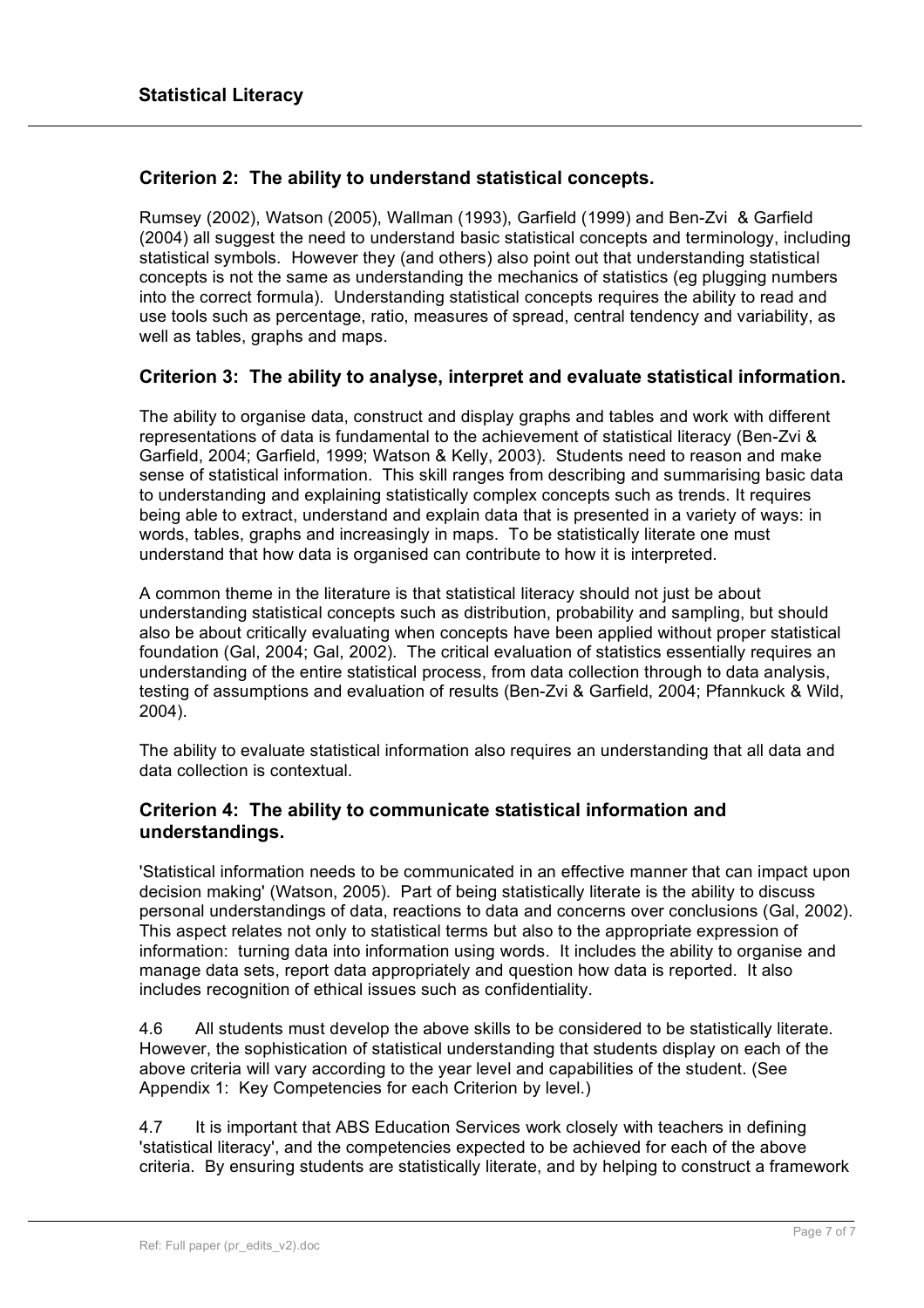for using and understanding statistics, Australian schools can build upon the foundations that make students informed citizens .

4.8 Appendix 1 provides a table of competencies for each criterion that provides a framework for embedding statistical literacy in the design and teaching of educational programs and for assessing the statistical literacy of individuals. Through discussion with education stakeholders, it is intended that these standards and outcomes can be used to influence national curricula standards for teaching statistics.

### **5. EDUCATION SECTOR**

5.1 For it to have an impact on the improvement of statistical literacy among students, the ABS needs to engage the whole education community: teachers, teacher educators, researchers and curriculum developers. As mentioned above, improving the statistical literacy of students also requires that the statistical literacy of teachers be addressed. No matter how good the resources that the ABS develops, if teachers are not comfortable with their own statistical skills and knowledge, they will not use them.

5.2 The ABS proposes to use the above four criteria to progress consultations with educational stakeholders. It is also proposed that the table of competencies inform that discussion as well as act as a framework for achieving statistical literacy. Incorporating statistical literacy into curricula requires a collaborative effort of intermediaries from each state/territory education department, academia, teachers and members of various other education bodies. Feedback will be used to modify and strengthen the definition of statistical literacy proposed in this paper.

5.3 Statements from many curriculum areas (eg Technology Studies, Science, Studies of Society, etc) now specifically recognise the necessity of statistical skills. This presents a great opportunity for the ABS to have a significant input into what statistical skills are taught and how.

### **6. CONCLUSION**

6.1 This paper has summarised key components of 'statistical literacy' and its relevance to the ABS and the teaching community. A literature review has highlighted key skills and competencies that students require to be considered statistically literate. Though definitions vary slightly between authors, criteria that are frequently highlighted as necessary to achieving statistical literacy are:

- 1. Data awareness.
- 2. The ability to understand statistical concepts.
- 3. The ability to analyse, interpret and evaluate statistical information.
- 4. The ability to communicate statistical information and understandings.

It is planned to use these criteria as benchmarks for achieving statistically literate school students. Strengthening student skills in these areas through engaging educational programs will lead to more use and a greater understanding of statistics in primary and secondary schools, and promote the uptake of tertiary studies in statistics. Through the increase of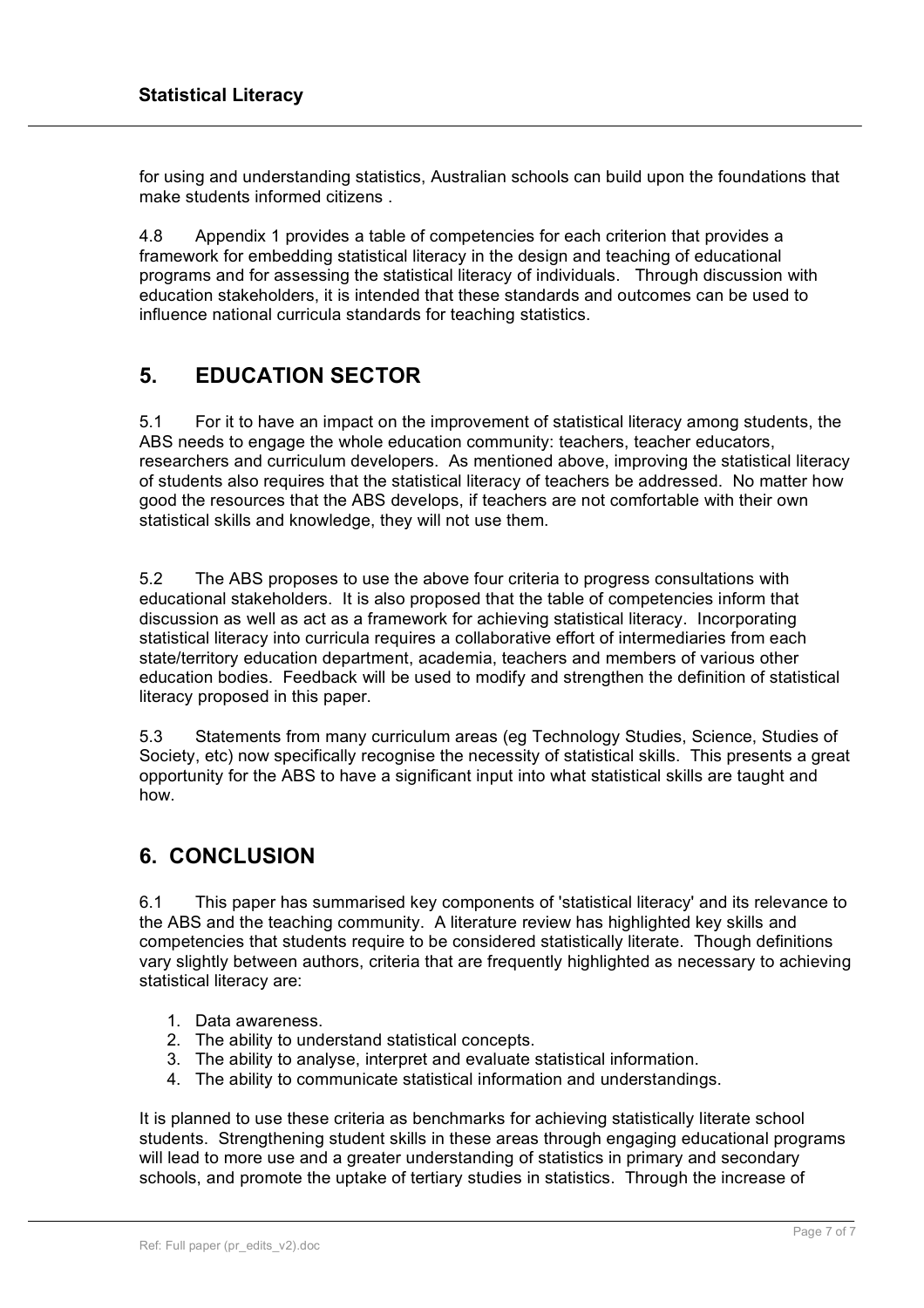statistical literacy among Australian school students, society benefits by having better informed citizens, the ABS benefits by meeting in part its mission statement and the individual benefits by being a better informed citizen.

### **REFERENCES**

Australian Association of Mathematics Teachers (AAMT) (1997), Numeracy equals everyone's business, Adelaide.

Ben-Zvi, D. & Garfield, J. (2004), 'Goals, Definitions, And Challenges', The Challenge of Developing Statistical Literacy, Reasoning and Thinking, edited by Ben-Zvi, D. and Garfield, J., Kluwer Academic Publishers, pp.3-15

Biggeri, Luigi & Zuliani, Aberto (1999) 'The Dissemination of statistical literacy among citizens and public administration directors', Paper presented at the ISI 52nd Session, Helsinki, Finland http://www.stat.auckland.ac.nz/~iase/publications.php?show=5

Chance, Beth L. (2002) 'Components of Statistical Thinking and Implications for Instruction and Assessment' Journal of Statistics Education, Volume 10, Number 3

Friel, Susan N., George W Bright, Dargan Frierson and Gary D. Kader (1997) 'A Framework for Assessing Knowledge and Learning In Statistics (K-8)' in Gal, I and JB Garfield (ed) The Assessment Challenge in Statistics Education, IOS Press

Gal, Iddo (2002), 'Adults' Statistical Literacy: Meanings, Components, and Responsibilities', International Statistical Review, Vol 70 (1)

Gal, I. (2004), 'Statistical Literacy - Meanings, Components, Responsibilities', The Challenge of Developing Statistical Literacy, Reasoning and Thinking, edited by Ben-Zvi, D. and Garfield, J., Kluwer Academic Publishers, pp.47-78

Garfield, J. (1999), 'Thinking about Statistical Reasoning, Thinking, and Literacy', Paper presented at First Annual Roundtable on Statistical Thinking, Reasoning, and Literacy

National Council of Teachers of Mathematics (NCTM) (1989), 'Curriculum and evaluation standards for school mathematics', Reston, VA

Rumsey, Deborah J. (2002) 'Statistical Literacy as a Goal for Introductory Statistics Courses' Journal of Statistics Education, Volume 10, Number 3

Pfannkuck, M. and Wild, C. (2004), 'Towards an Understanding of Statistical Thinking', The Challenge of Developing Statistical Literacy, Reasoning and Thinking, edited by Dani Ben-Zvi and Joan Garfield, p.17-43

Schield, Milo (2004) 'Information Literacy, Statistical Literacy and Data Literacy', IASSIST Quarterly, Summer/Fall 2004

Trewin, D. (2005), Making Maths Vital, Key note speech, AAMT conference